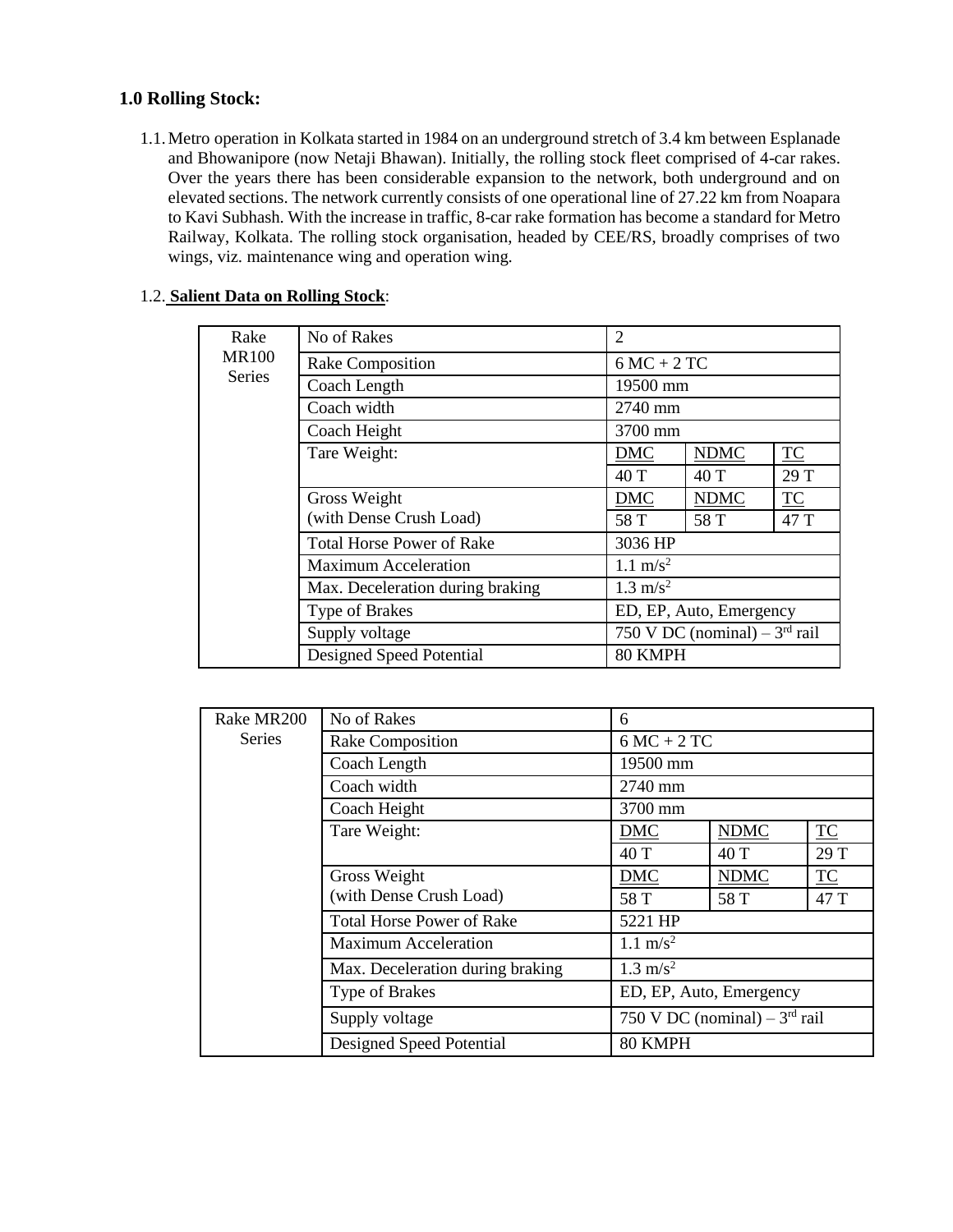| Rake MR300    | No of Rakes                      | 13                                |             |                         |
|---------------|----------------------------------|-----------------------------------|-------------|-------------------------|
| <b>Series</b> | Rake Composition                 | $6MC + 2TC$                       |             |                         |
|               | Coach Length                     | 19500 mm                          |             |                         |
|               | Coach width                      | 2730 mm                           |             |                         |
|               | Coach Height                     | 3625 mm                           |             |                         |
|               | Tare Weight:                     | <b>DMC</b>                        | <b>NDMC</b> | $\underline{\text{TC}}$ |
|               |                                  | 47 T                              | 47 T        | 35 T                    |
|               | Gross Weight                     | <b>DMC</b>                        | <b>NDMC</b> | TC                      |
|               | (with Dense Crush Load)          | 66 T                              | 68 T        | 55 T                    |
|               | <b>Total Horse Power of Rake</b> | 5449 HP                           |             |                         |
|               | <b>Maximum Acceleration</b>      | $1.1 \text{ m/s}^2$               |             |                         |
|               | Max. Deceleration during braking | $1.3 \text{ m/s}^2$               |             |                         |
|               | Type of Brakes                   | ED, EP, Auto, Emergency           |             |                         |
|               | Supply voltage                   | 750 V DC (nominal) $-3^{rd}$ rail |             |                         |
|               | Designed Speed Potential         | 80 KMPH                           |             |                         |

| Rake MR400    | No of Rakes                      | 6                                 |        |                         |
|---------------|----------------------------------|-----------------------------------|--------|-------------------------|
| <b>Series</b> | <b>Rake Composition</b>          | 2DTC+4MC+2TC                      |        |                         |
|               | Coach Length                     | 19500 mm                          |        |                         |
|               | Coach width                      | 2740 mm                           |        |                         |
|               | Coach Height                     | 3625 mm                           |        |                         |
|               | Tare Weight:                     | <b>DTC</b>                        | MC     | $\underline{\text{TC}}$ |
|               |                                  | 36.8 T                            | 41.8 T | 36 T                    |
|               | Gross Weight                     | <b>DTC</b>                        | MC     | TC                      |
|               | (with Dense Crush Load)          | 58.3 T                            | 65 T   | 59.5 T                  |
|               | <b>Total Horse Power of Rake</b> | 3264 HP                           |        |                         |
|               | <b>Maximum Acceleration</b>      | $1.1 \text{ m/s}^2$               |        |                         |
|               | Max. Deceleration during braking | $1.3 \text{ m/s}^2$               |        |                         |
|               | Type of Brakes                   | Regenerative Braking, EP, Auto,   |        |                         |
|               |                                  | Emergency                         |        |                         |
|               | Supply voltage                   | 750 V DC (nominal) $-3^{rd}$ rail |        |                         |
|               | Designed Speed Potential         | 80 KMPH                           |        |                         |

## 1.3. **Maintenance of Rolling Stock**:

1.3.1. Various maintenance schedules and periodicity thereof prescribed at present for the rolling stock are as under.

| Daily Inspection        | Every day                                                    |
|-------------------------|--------------------------------------------------------------|
| 3-Day Inspection        | Every $3rd$ day                                              |
| 45-Day Inspection       | After 45 days                                                |
| 6-Monthly Inspection    | After 6 months                                               |
| Annual Inspection       | After 1 year                                                 |
| Periodic<br>Overhauling | After 3,00,000 km of running or 5 years whichever is earlier |
| (POH)                   | for old rakes and After $4,00,000$ km of running or 6 years  |
|                         | whichever is earlier for new rakes.                          |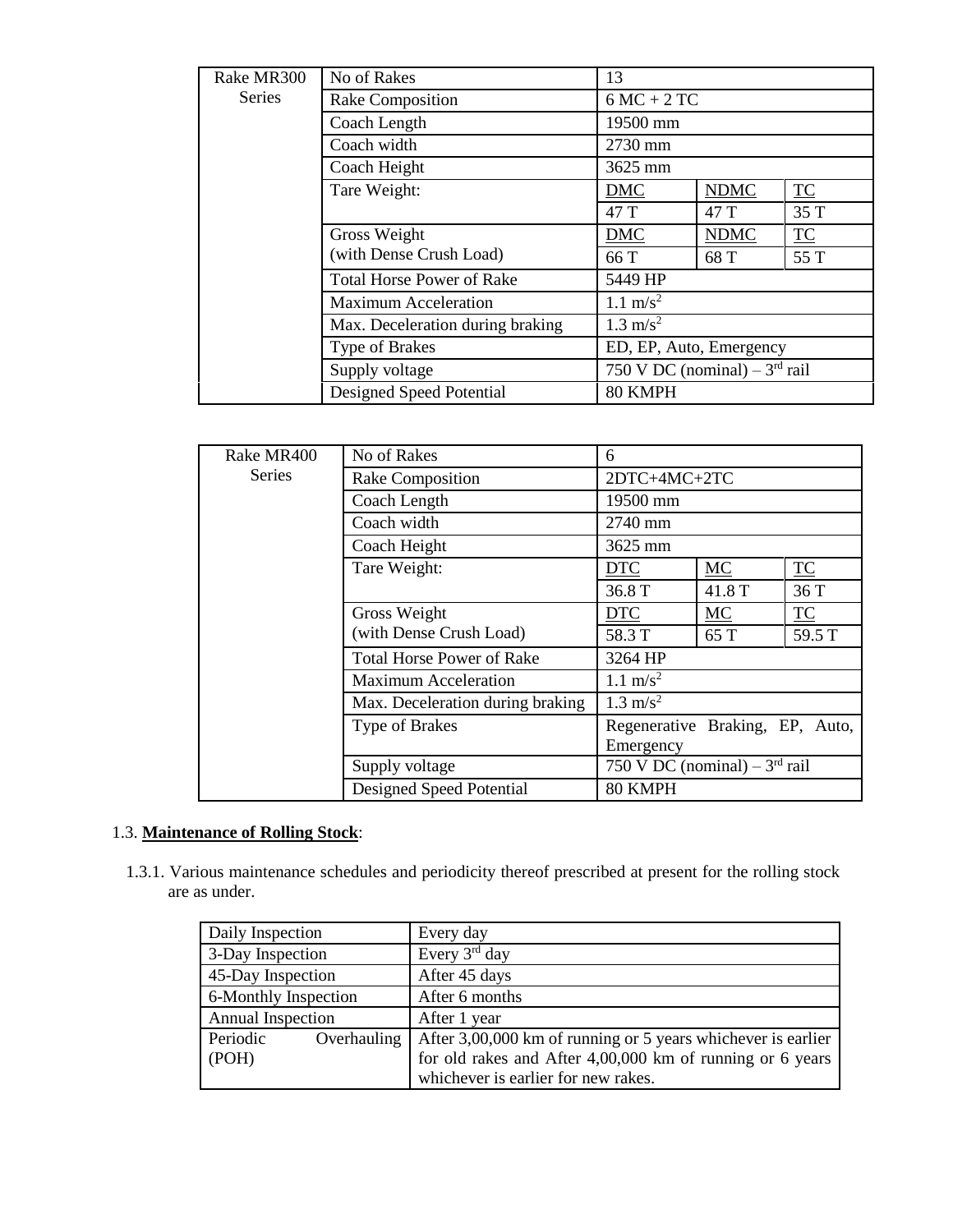1.3.2. Running Maintenance: When operation of Metro Railway started in Calcutta, all maintenance of rakes was carried out at Tollygunge (now Mahanayak Uttam Kumar) car shed. The shifting of maintenance activities from Tollygunge shed to Noapara car shed (located approximately 2 km away from DumDum Cantonment station of Eastern Railway towards West) was completed in January 2004 to augment the manpower resources and to stick to the inspection schedules as per periodicity. Scheduled Maintenance activities of Rolling Stock are now mainly carried out at Noapara Car Shed while daily and 3 day inspections are also carried out at Kavi Subhash Car Shed on round the clock basis. Mahanayak Uttam Kumar shed acts as a satellite shed where daily schedules of rakes and normal stabling of rakes are carried out. A connection from DumDum Metro station to Noapara exists for injection/withdrawal of rakes. Section-wise activities in Noapara car shed are as under.

Various sections like PPO, Shift, Control Gear, Electronics, Rotating Machine, Pneumatic, Door, Mechanical, Heavy repair, Ancillary Equipment carry out the overhauling activities of equipments as per the respective schedules.

#### 1.3.3. **Facilities Available at Running Shed**.

#### i)**Shed No. 1 at NOA**;

| Inspection pit                     | 08 Nos.(Line 20/21/22/23/24/25/26/27)    |
|------------------------------------|------------------------------------------|
| <b>Heavy Lifting Bay</b>           | 01 No. (Line 17/18)                      |
| <b>Stabling Lines</b>              | 09 Nos.(Line 10/11/12/13/14/28/29/30/31) |
| <b>Run Round Test Track</b>        | 01 No.(Line 32)                          |
| Machinary and Plants:-             |                                          |
| EOT Cranes (30/6 Ton)              | $02$ nos.                                |
| EOT Hand operated Crane (15/3 Ton) | $02$ nos.                                |
| Static compressor                  | $02$ nos.                                |
| Static small compressor            | $06$ nos.                                |
| Fork Lifter (Diesel Operated)      | $01$ no.                                 |
| Pit Type Wheel Lathe               | $01$ no.                                 |
| <b>Battery Operated Locomotive</b> | $02$ nos.                                |
| Accident Relief Van                | $01$ no.                                 |
| <b>Test Benches</b>                | $07$ nos.                                |
| Road Vehicle                       | 02 nos. (Hired)                          |

#### ii) **Shed at KKVS**:

| Inspection pit.          | $04$ nos. |
|--------------------------|-----------|
| <b>Heavy Lifting Bay</b> | Ni1       |
| Stabling & Washing Lines | $06$ nos  |
| Test track               | Ni1       |

Machinary and Plants:

| <b>Battery Operated Locomotive</b> | $01$ no. |
|------------------------------------|----------|
| <b>Accident Relief Van</b>         | $01$ no  |

1.3.4. **POH**: POH Shop of Metro Railway is also located in the Noapara car depot complex. Initially during 1988, Shed No.2 was constructed and overhauling activities started with skeleton staff. However, since 1994, full-fledged POH activities have been started in Noapara complex and all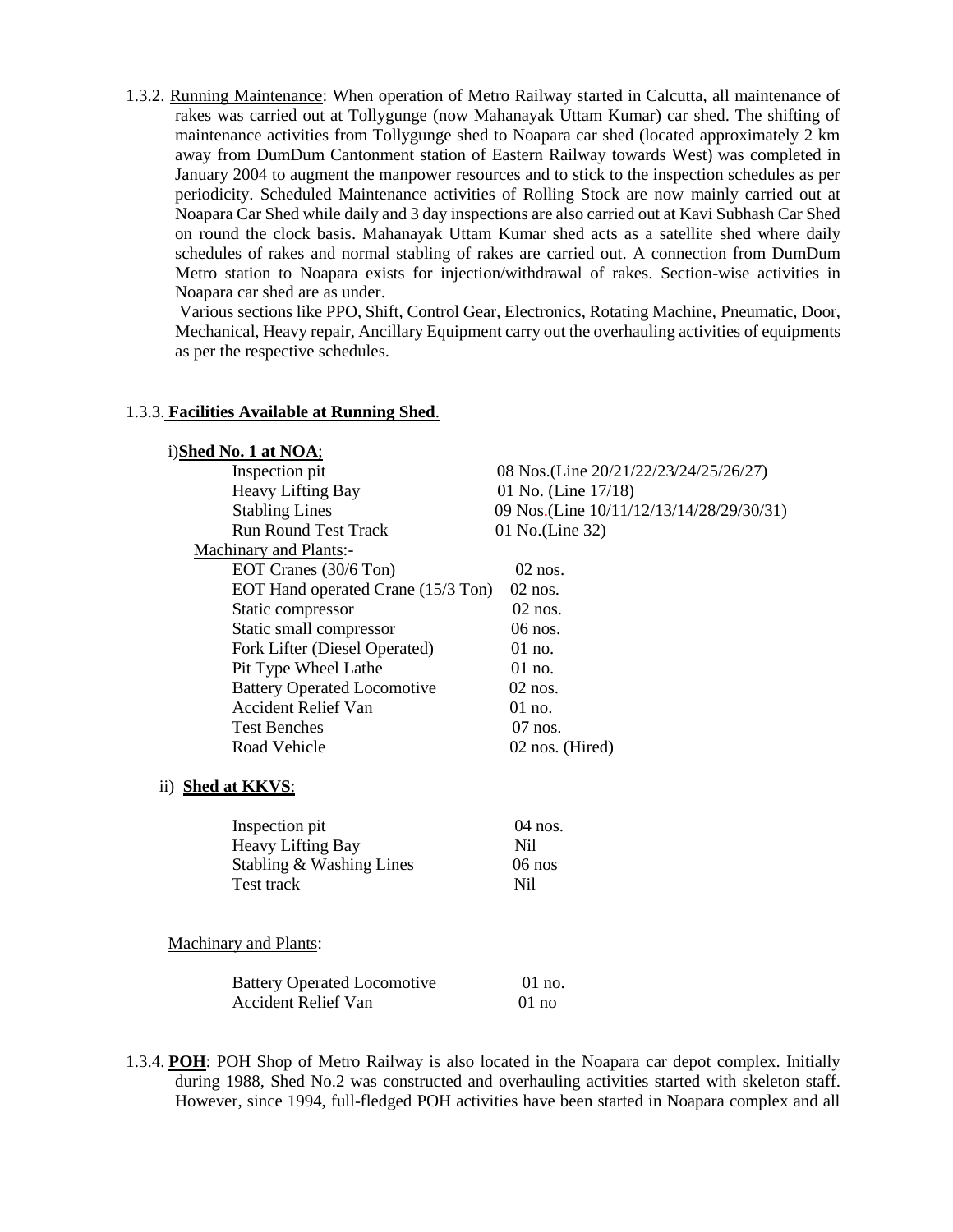sheds meant for POH works have been gradually commissioned to achieve the desired outturn. Section-wise activities of POH shop are furnished below.

 Various sections like PPO, Control Gear, Bogie, Rotating Machine, Pneumatic, Door, Superstructure, Wheel, stripping & equipping, RMPU, Testing & commissioning, Mill Wright carry out the overhauling activities of equipments as per the target of POH.

### 1.3.5. **Facilities Available at POH Shop**

i) **Shed No. 3**:

| i.    | EOT Crane $(35/10)$                             | 04 Nos.   |
|-------|-------------------------------------------------|-----------|
| ii.   | EOT Crane $(15/3)$ T)                           | $02N$ os. |
| iii.  | Pedestal Grinder                                | $02$ Nos. |
| iv.   | Coil Spring Scragging M/c                       | 01 No.    |
| V.    | <b>Hydraulic Platform</b>                       | $01$ No.  |
| vi.   | Bogie Static Load Testing M/C                   | 01 No.    |
| vii.  | Air Compressors                                 | $01$ Nos. |
| viii. | Glow-check Penetrant Type Crack Detector Device | 04 Nos.   |
| ix.   | <b>Magnetic Crack Detector Device</b>           | 04 Nos.   |
| $X$ . | Coach Lifting Bay                               | 02 Nos.   |
| xi.   | Bogie placement track                           | $02$ Nos. |
| xii.  | Coach incoming outgoing track -                 | $02$ Nos. |

#### ii) **Shed No. 4**:

| i.    | EOT Crane (3T)                             | 02 Nos.  |
|-------|--------------------------------------------|----------|
| ii.   | Punching Shearing Cropping & Notching M/C  | 01 No.   |
| iii.  | Commutator Turning M/C                     | $01$ No. |
| iv.   | Mica Undercutting M/C                      | $01$ No. |
| V.    | Air Compressor                             | 03 Nos.  |
| vi.   | <b>Baking Oven</b>                         | 02 Nos.  |
| vii.  | Heat Chamber for Drying varnish            | $01$ No. |
| viii. | <b>Induction Heater</b>                    | $01$ No. |
| ix.   | AC/DC Test Bench for MA & Motor Compressor | $01$ No. |
| X.    | <b>Test Console for Traction Motor</b>     | 01 Nos.  |
| xi.   | Milli-volt Drop Tester                     | $01$ No. |
| xii.  | Dusting Booth                              | $01$ No. |
| xiii. | Coach incoming outgoing track              | 02 Nos.  |

#### **iii) Shed No. 5**:

|    | EOT Crane (3T)                             | -01 No.   |
|----|--------------------------------------------|-----------|
| ii | Different Test Rig for Pneumatic Component | $02$ Nos. |

#### **iv) Shed No. 9**:

|      | EOT Crane (3T)       | 01 No.   |
|------|----------------------|----------|
| ii.  | Wheel Press M/C      | 01 No.   |
| iii. | Axle Turning Lathe   | $01$ No. |
| iv.  | Swivelling Jib Crane | $01$ No. |
|      |                      |          |